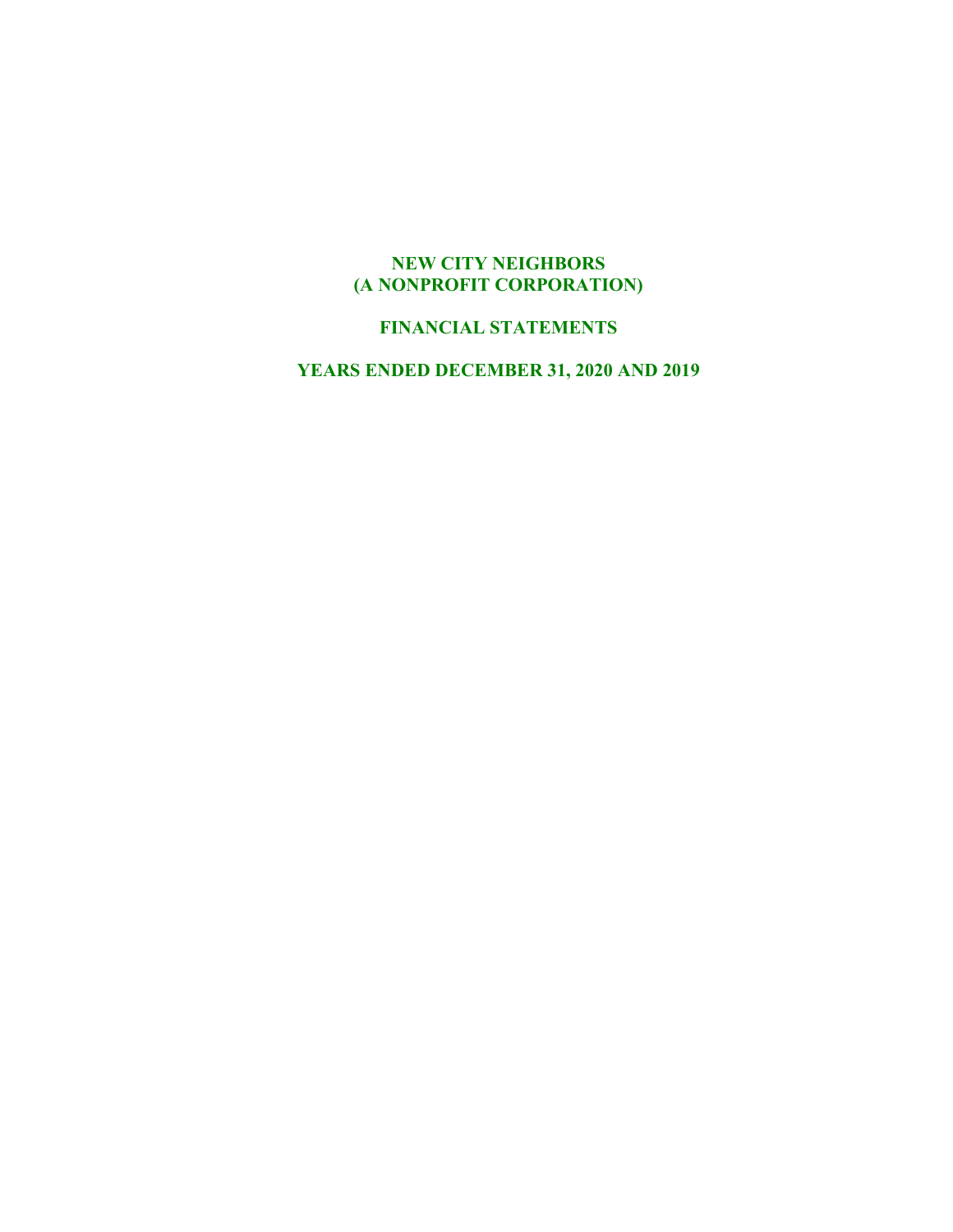

# DOLINKA, VANNOORD & COMPANY

A PROFESSIONAL LIMITED LIABILITY PARTNERSHIP

Certified Public Accountants

# **INDEPENDENT ACCOUNTANTS' REVIEW REPORT**

Board of Directors New City Neighbors Grand Rapids, Michigan

We have reviewed the accompanying financial statements of New City Neighbors, which are comprised of the statement of financial position as of December 31, 2020 and 2019, and the related statements of activities, functional expenses and cash flows for the years then ended, and the related notes to the financial statements. A review includes primarily applying analytical procedures to management's financial data and making inquiries of organization management. A review is substantially less in scope than an audit, the objective of which is the expression of an opinion regarding the financial statements as a whole. Accordingly, we do not express such an opinion.

# **Management's Responsibility for the Financial Statements**

Management is responsible for the preparation and fair presentation of these financial statements in accordance with accounting principles generally accepted in the United States of America; this includes the design, implementation, and maintenance of internal control relevant to the preparation and fair presentation of financial statements that are free from material misstatement whether due to fraud or error.

# **Accountants' Responsibility**

Our responsibility is to conduct the review engagements in accordance with Statements on Standards for Accounting and Review Services promulgated by the Accounting and Review Services Committee of the AICPA. Those standards require us to perform procedures to obtain limited assurance as a basis for reporting whether we are aware of any material modifications that should be made to the financial statements for them to be in accordance with accounting principles generally accepted in the United States of America. We believe that the results of our procedures provide a reasonable basis for our conclusion.

# **Accountants' Conclusion**

Based on our review, we are not aware of any material modifications that should be made to the accompanying financial statements in order for them to be in conformity with accounting principles generally accepted in the United States of America.

Respectfully submitted,

DOLINKA, VANNOORD & COMPANY, P.L.L.P.

Dolinka, Van Noord & Co., PLLP

Certified Public Accountants

October 13, 2021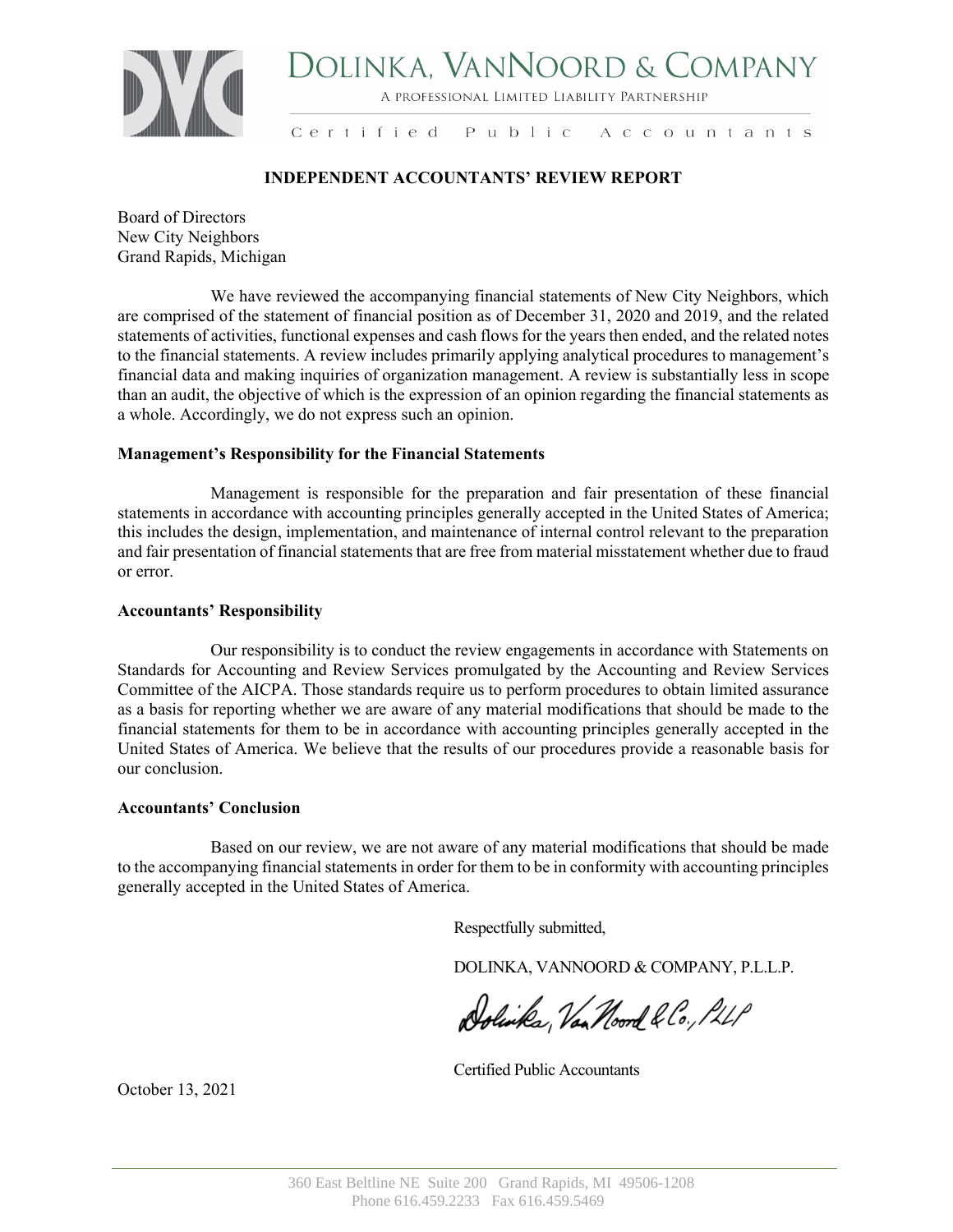# **NEW CITY NEIGHBORS STATEMENT OF FINANCIAL POSITION DECEMBER 31, 2020 AND 2019**

#### **ASSETS**

|                                                  |              | 2020    | 2019 |           |  |  |
|--------------------------------------------------|--------------|---------|------|-----------|--|--|
| <b>CURRENT ASSETS</b>                            |              |         |      |           |  |  |
| Cash:                                            |              |         |      |           |  |  |
| Checking Accounts                                | \$           | 171,496 | \$   | 45,353    |  |  |
| <b>Savings Accounts</b>                          |              | 3,833   |      | 15,691    |  |  |
| Grants Receivable - Current Portion              |              | 97,325  |      | 1,328     |  |  |
| Prepaid Expense                                  |              | 9,480   |      | 5,977     |  |  |
| <b>TOTAL CURRENT ASSETS</b>                      | \$           | 282,134 | \$   | 68,349    |  |  |
| <b>OTHER ASSETS</b>                              |              |         |      |           |  |  |
| Grants Receivable - Net of Current Portion Above | \$           | 37,500  | \$   |           |  |  |
| PROPERTY AND EQUIPMENT - at Cost                 |              |         |      |           |  |  |
| Land                                             | $\mathbb{S}$ | 100,000 | \$   |           |  |  |
| <b>Buildings</b>                                 |              | 161,253 |      |           |  |  |
| Leasehold Improvements                           |              |         |      | 38,273    |  |  |
| Furniture and Equipment                          |              | 26,556  |      | 13,163    |  |  |
| Vehicles                                         |              | 26,054  |      | 26,054    |  |  |
| <b>Totals</b>                                    | \$           | 313,863 | \$   | 77,490    |  |  |
| Less: Accumulated Depreciation                   |              | (8,703) |      | (14, 976) |  |  |
| NET PROPERTY AND EQUIPMENT                       | \$           | 305,160 | $\$$ | 62,514    |  |  |
| <b>TOTAL ASSETS</b>                              | \$           | 624,794 | \$   | 130,863   |  |  |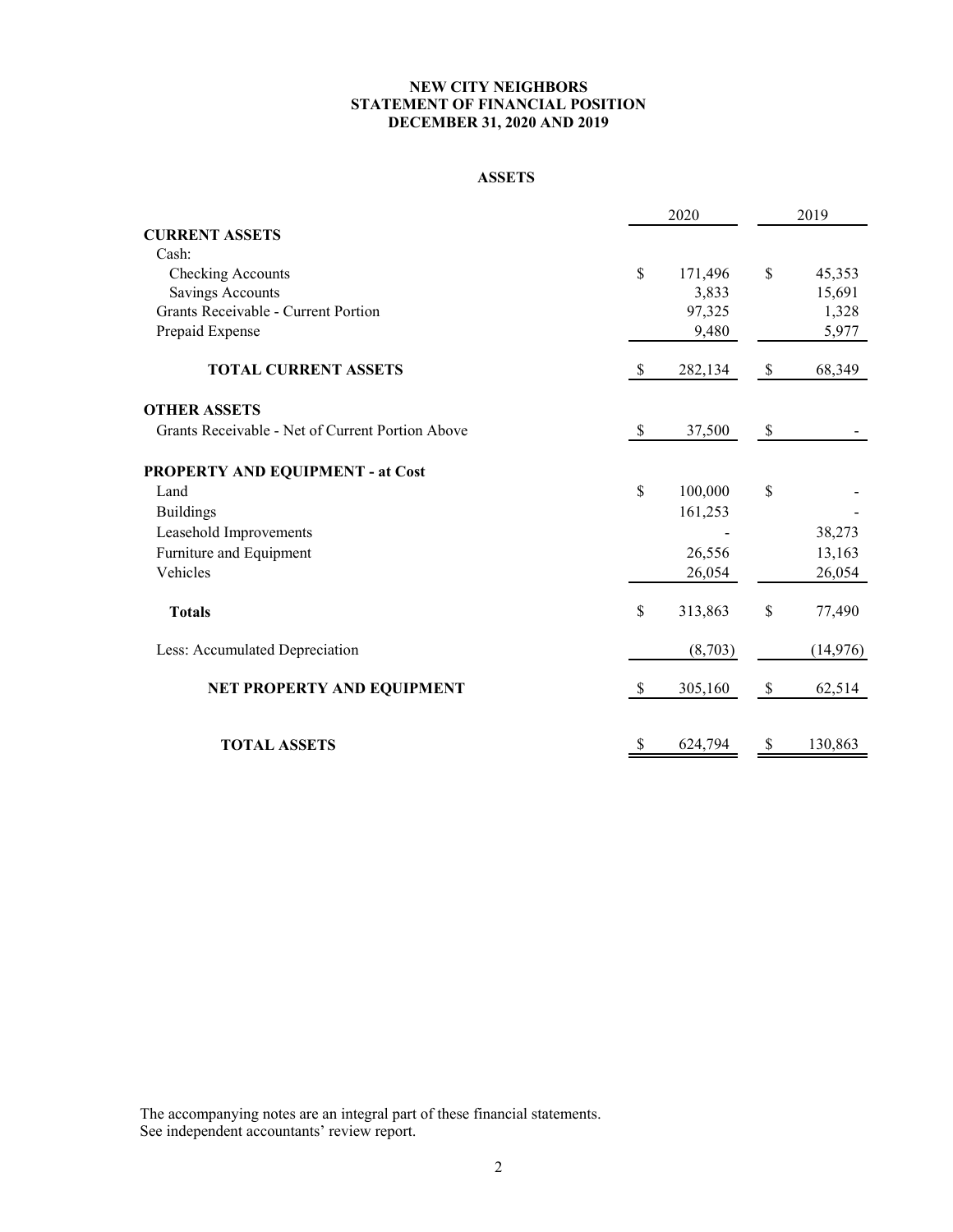# **NEW CITY NEIGHBORS STATEMENT OF FINANCIAL POSITION DECEMBER 31, 2020 AND 2019**

# **LIABILITIES AND NET ASSETS**

|                                         |          | 2020    | 2019          |
|-----------------------------------------|----------|---------|---------------|
| <b>CURRENT LIABILITIES</b>              |          |         |               |
| <b>Accounts Payable</b>                 | \$       | 4,328   | \$<br>8,666   |
| <b>Accrued Wages</b>                    |          | 5,051   | 2,235         |
| Current Portion of Long-Term Debt       |          | 5,055   |               |
| <b>TOTAL CURRENT LIABILITIES</b>        | <b>S</b> | 14,434  | \$<br>10,901  |
| <b>NON-CURRENT LIABILITIES</b>          |          |         |               |
| Long-Term Debt - Net of Current Portion | -S       | 154,945 | \$            |
| <b>TOTAL LIABILITIES</b>                | -S       | 169,379 | \$<br>10,901  |
| <b>NET ASSETS</b>                       |          |         |               |
| Net Assets Without Donor Restrictions   | \$       | 283,969 | \$<br>66,967  |
| Net Assets With Donor Restrictions      |          | 171,446 | 52,995        |
| <b>TOTAL NET ASSETS</b>                 | \$.      | 455,415 | \$<br>119,962 |
| <b>TOTAL LIABILITIES AND NET ASSETS</b> | S        | 624,794 | \$<br>130,863 |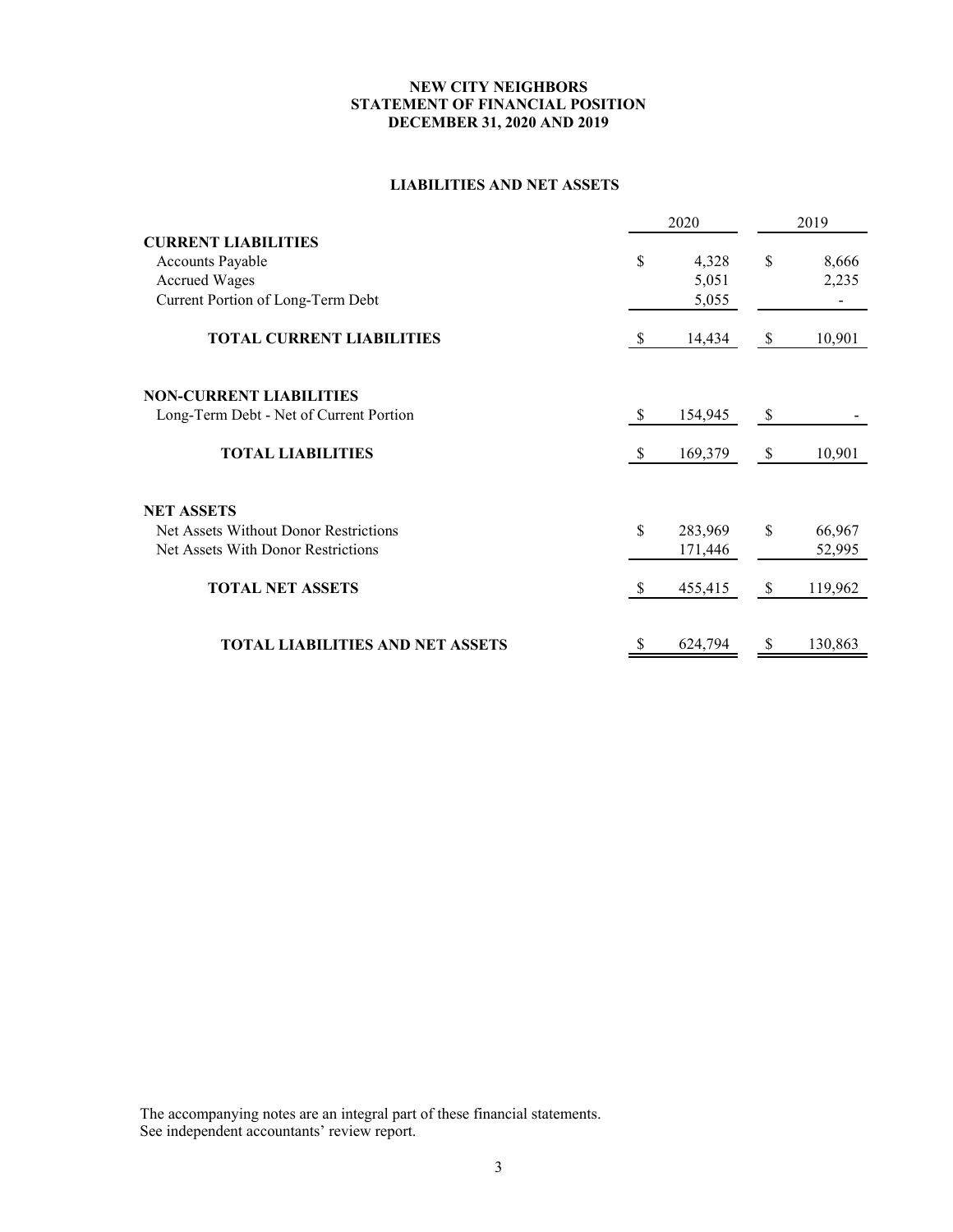|                                                               |               |                                      |               | 2020                       |               |          |                    |                                                                    | 2019          |           |               |          |
|---------------------------------------------------------------|---------------|--------------------------------------|---------------|----------------------------|---------------|----------|--------------------|--------------------------------------------------------------------|---------------|-----------|---------------|----------|
|                                                               |               | <b>Without Donor</b><br>Restrictions |               | With Donor<br>Restrictions |               | Total    |                    | With Donor<br><b>Without Donor</b><br>Restrictions<br>Restrictions |               |           |               | Total    |
| <b>REVENUE AND SUPPORT</b>                                    |               |                                      |               |                            |               |          |                    |                                                                    |               |           |               |          |
| Contributions:                                                |               |                                      |               |                            |               |          |                    |                                                                    |               |           |               |          |
| Individuals and Organizations                                 | $\sqrt$       | 244,689                              | \$            | 198,103                    | \$            | 442,792  | $\mathbf{\hat{S}}$ | 89,193                                                             | \$            | 79,282    | \$            | 168,475  |
| <b>Government Grants</b>                                      |               | 111,297                              |               | $\blacksquare$             |               | 111,297  |                    | 5,764                                                              |               |           |               | 5,764    |
| Program Revenue                                               |               | 108,219                              |               | $\overline{a}$             |               | 108,219  |                    | 106,318                                                            |               |           |               | 106,318  |
| Fundraising Events (Net of \$367 and \$17,530 direct expenses |               |                                      |               |                            |               |          |                    |                                                                    |               |           |               |          |
| for the years ended December 31, 2020 and 2019, respectively) |               | 1,633                                |               |                            |               | 1,633    |                    | 54,708                                                             |               |           |               | 54,708   |
| Interest Income                                               |               | 55                                   |               |                            |               | 55       |                    | 42                                                                 |               |           |               | 42       |
| Loss on Disposal on Asset                                     |               | (16,059)                             |               |                            |               | (16,059) |                    |                                                                    |               |           |               |          |
| Net Assets Released From Restriction                          |               | 79,652                               |               | (79, 652)                  |               |          |                    | 67,640                                                             |               | (67, 640) |               |          |
| <b>TOTAL REVENUE AND SUPPORT</b>                              | <sup>S</sup>  | 529,486                              | <sup>\$</sup> | 118,451                    | <sup>S</sup>  | 647,937  | <sup>S</sup>       | 323,665                                                            | <sup>\$</sup> | 11,642    | <sup>S</sup>  | 335,307  |
| <b>EXPENSES</b>                                               |               |                                      |               |                            |               |          |                    |                                                                    |               |           |               |          |
| Program Services:                                             |               |                                      |               |                            |               |          |                    |                                                                    |               |           |               |          |
| Youth Education                                               | $\mathbb{S}$  | 53,104                               | \$            | $\blacksquare$             | \$            | 53,104   | \$                 | 144,588                                                            | $\mathcal{S}$ |           | \$            | 144,588  |
| Café                                                          |               | 10,894                               |               |                            |               | 10,894   |                    | 32,557                                                             |               |           |               | 32,557   |
| Farm                                                          |               | 142,830                              |               |                            |               | 142,830  |                    | 126,252                                                            |               |           |               | 126,252  |
| <b>Supporting Services:</b>                                   |               |                                      |               |                            |               |          |                    |                                                                    |               |           |               |          |
| General and Administrative                                    |               | 63,251                               |               |                            |               | 63,251   |                    | 50,265                                                             |               |           |               | 50,265   |
| Fundraising                                                   |               | 42,405                               |               |                            |               | 42,405   |                    | 33,663                                                             |               |           |               | 33,663   |
| <b>TOTAL EXPENSES</b>                                         | <sup>\$</sup> | 312,484                              | <sup>\$</sup> |                            | \$            | 312,484  | <sup>\$</sup>      | 387,325                                                            | $\mathcal{S}$ |           | \$            | 387,325  |
| <b>CHANGES IN NET ASSETS</b>                                  | \$            | 217,002                              | \$            | 118,451                    | S.            | 335,453  | \$                 | (63,660)                                                           | \$            | 11,642    | <sup>\$</sup> | (52,018) |
| <b>NET ASSETS AT BEGINNING OF YEAR</b>                        |               | 66,967                               |               | 52,995                     |               | 119,962  |                    | 130,627                                                            |               | 41,353    |               | 171,980  |
| <b>NET ASSETS AT END OF YEAR</b>                              |               | 283,969                              | S             | 171,446                    | <sup>\$</sup> | 455,415  |                    | 66,967                                                             |               | 52,995    | \$.           | 119,962  |

The accompanying notes are an integral part of these financial statements.

See independent accountants' review report.

# **NEW CITY NEIGHBORS FOR THE YEARS ENDED DECEMBER 31, 2020 AND 2019 STATEMENT OF ACTIVITIES**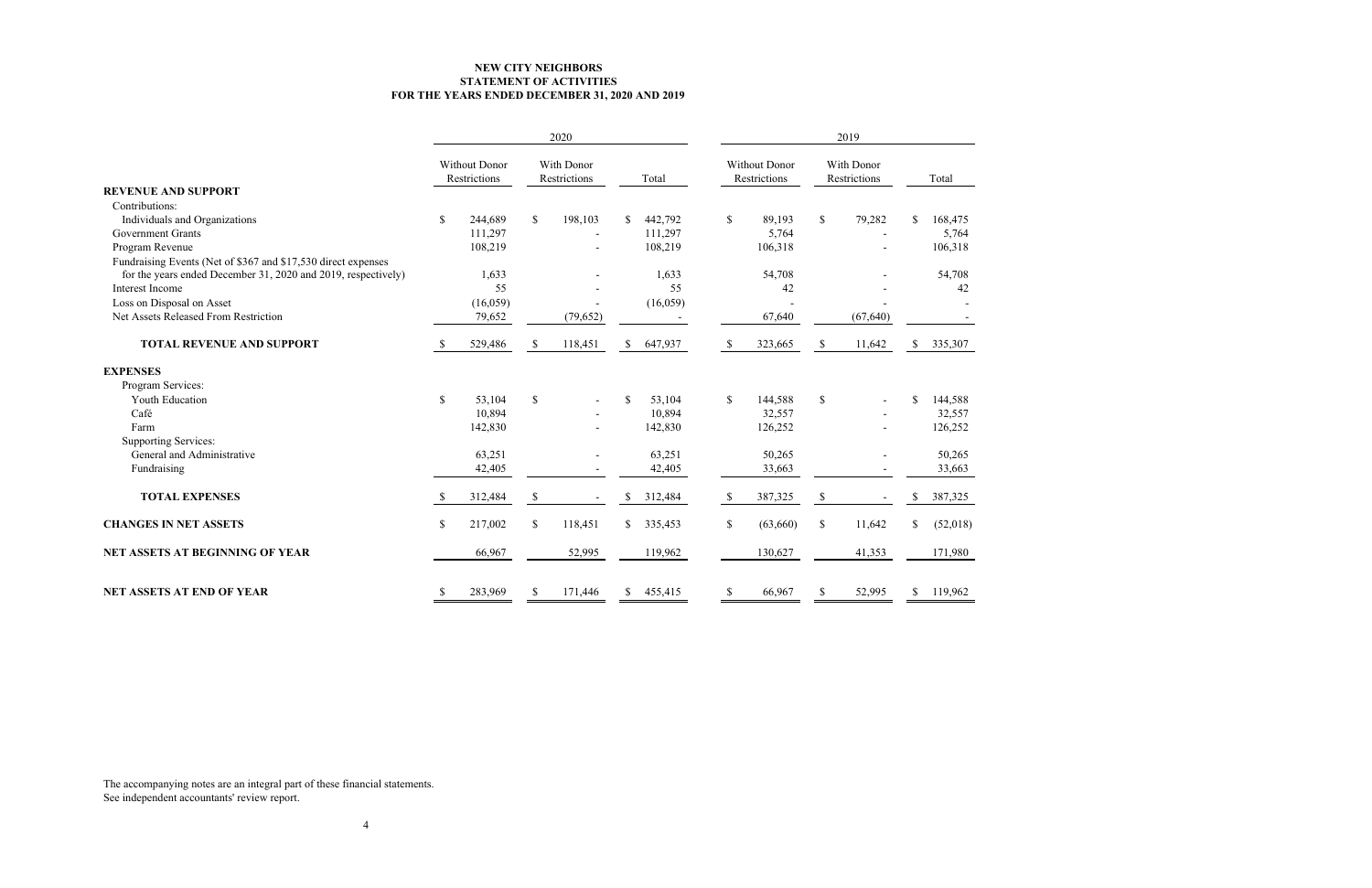|                                   |              |                 | Program Services |          |    | <b>Supporting Services</b> |               |          |              |                |               |             |               |         |              |           |
|-----------------------------------|--------------|-----------------|------------------|----------|----|----------------------------|---------------|----------|--------------|----------------|---------------|-------------|---------------|---------|--------------|-----------|
|                                   |              | New City        |                  | New City |    | New City                   |               | Total    |              | General and    |               |             |               | 2020    |              | 2019      |
|                                   |              | Youth Education |                  | Café     |    | Farm                       |               | Programs |              | Administrative |               | Fundraising |               | Total   |              | Total     |
| Depreciation                      | $\mathbb{S}$ | 1,801           | $\mathbb{S}$     | 1,801    | \$ | 1,801                      | \$            | 5,403    | \$           |                | $\mathbb{S}$  |             | <sup>\$</sup> | 5,403   | $\mathbb{S}$ | 7,037     |
| Advertising                       |              |                 |                  |          |    | 50                         |               | 50       |              |                |               | 728         |               | 778     |              | 3,779     |
| Auto Expenses                     |              | 97              |                  |          |    | 580                        |               | 677      |              | 281            |               |             |               | 958     |              | 3,343     |
| <b>Interest Expense</b>           |              |                 |                  |          |    | 1,392                      |               | 1,392    |              |                |               |             |               | 1,392   |              |           |
| <b>Activity Fees and Supplies</b> |              | 63              |                  | 1,839    |    | 31,352                     |               | 33,254   |              | 4,106          |               | 721         |               | 38,081  |              | 30,328    |
| Insurance                         |              | 12,795          |                  | 4,755    |    | 5,444                      |               | 22,994   |              | 3,566          |               |             |               | 26,560  |              | 17,634    |
| Miscellaneous                     |              |                 |                  |          |    | 2,991                      |               | 2,991    |              | 7              |               | 751         |               | 3,749   |              | 4,199     |
| Office Expenses                   |              |                 |                  |          |    | 369                        |               | 369      |              | 2,695          |               | 1,048       |               | 4,112   |              | 2,447     |
| Salaries and Wages                |              | 24,628          |                  | 1,443    |    | 86,549                     |               | 112,620  |              | 34,856         |               | 33,743      |               | 181,219 |              | 264,201   |
| Payroll Taxes                     |              | 1,839           |                  | 108      |    | 6,464                      |               | 8,411    |              | 2,603          |               | 2,520       |               | 13,534  |              | 18,260    |
| Board and Staff Development       |              | 5,019           |                  |          |    | 750                        |               | 5,769    |              | 217            |               | 183         |               | 6,169   |              | 18,715    |
| Professional Fees                 |              | 700             |                  |          |    | 4,000                      |               | 4,700    |              | 12,980         |               | 2,000       |               | 19,680  |              | 6,100     |
| Rent                              |              | 6,162           |                  | 948      |    | 948                        |               | 8,058    |              | 711            |               | 711         |               | 9,480   |              | 9,500     |
| <b>Auction Expenses</b>           |              |                 |                  |          |    |                            |               |          |              |                |               | 367         |               | 367     |              | 17,530    |
| Telephone                         |              |                 |                  |          |    | 140                        |               | 140      |              | 1,229          |               |             |               | 1,369   |              | 1,757     |
| <b>Bad Debt Expense</b>           |              |                 |                  |          |    |                            |               |          |              |                |               |             |               |         |              | 25        |
| <b>TOTAL EXPENSES</b>             | $\mathbb{S}$ | 53,104          | \$               | 10,894   | \$ | 142,830                    | $\mathbb{S}$  | 206,828  | $\mathbb{S}$ | 63,251         | $\mathcal{S}$ | 42,772      | \$.           | 312,851 | \$           | 404,855   |
| Less: Special Event Expenses      |              |                 |                  |          |    |                            |               |          |              |                |               |             |               |         |              |           |
| Netted with Revenue               |              |                 |                  |          |    |                            |               |          |              |                |               | (367)       |               | (367)   |              | (17, 530) |
| <b>TOTAL EXPENSES ON</b>          |              |                 |                  |          |    |                            |               |          |              |                |               |             |               |         |              |           |
| <b>STATEMENT OF ACTIVITIES</b>    |              | 53,104          |                  | 10,894   |    | 142,830                    | <sup>\$</sup> | 206,828  | S            | 63,251         | \$.           | 42,405      |               | 312,484 |              | 387,325   |

The accompanying notes are an integral part of these financial statements. See independent accountants' review report.

# **FOR THE YEAR ENDED DECEMBER 31, 2020 STATEMENT OF FUNCTIONAL EXPENSES NEW CITY NEIGHBORS WITH COMPARATIVE TOTALS FOR 2019**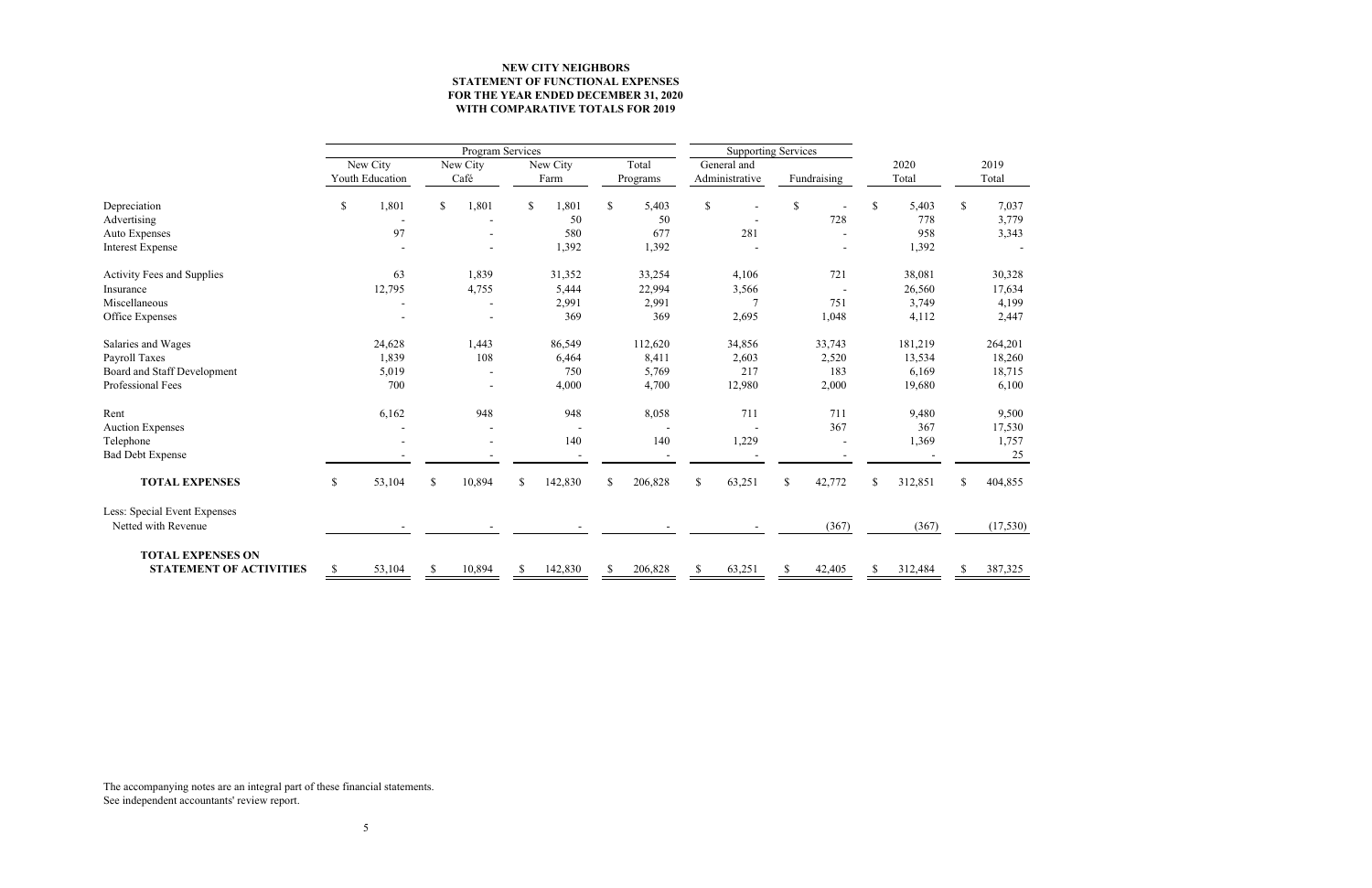|                                                            |               | Program Services            |    |                  |                  | Supporting Services |                   |                               |               |             |    |          |
|------------------------------------------------------------|---------------|-----------------------------|----|------------------|------------------|---------------------|-------------------|-------------------------------|---------------|-------------|----|----------|
|                                                            |               | New City<br>Youth Education |    | New City<br>Café | New City<br>Farm |                     | Total<br>Programs | General and<br>Administrative |               | Fundraising |    | Total    |
| Depreciation                                               | $\mathbb{S}$  | 3,518                       | \$ | 1,759            | \$<br>1,760      | \$                  | 7,037             | \$<br>$\blacksquare$          | \$            |             | \$ | 7,037    |
| Advertising                                                |               |                             |    |                  | 1,260            |                     | 1,260             | 1,260                         |               | 1,259       |    | 3,779    |
| Auto Expenses                                              |               | 2,340                       |    | 335              | 335              |                     | 3,010             | 333                           |               |             |    | 3,343    |
| Activity Fees and Supplies                                 |               | 2,434                       |    | 5,292            | 21,618           |                     | 29,344            | 984                           |               |             |    | 30,328   |
| Insurance                                                  |               | 8,188                       |    | 1,348            | 3,814            |                     | 13,350            | 2,810                         |               | 1,474       |    | 17,634   |
| Miscellaneous                                              |               |                             |    | 877              | 1,852            |                     | 2,729             | 845                           |               | 625         |    | 4,199    |
| Office Expenses                                            |               | 300                         |    | 100              | 100              |                     | 500               | 960                           |               | 987         |    | 2,447    |
| Salaries and Wages                                         |               | 103,771                     |    | 17,504           | 84,772           |                     | 206,047           | 31,798                        |               | 26,356      |    | 264,201  |
| Payroll Taxes                                              |               | 7,132                       |    | 1,306            | 5,826            |                     | 14,264            | 2,185                         |               | 1,811       |    | 18,260   |
| Board and Staff Development                                |               | 10,729                      |    | 3,086            | 3,086            |                     | 16,901            | 1,814                         |               |             |    | 18,715   |
| Professional Fees                                          |               |                             |    |                  |                  |                     |                   | 6,100                         |               |             |    | 6,100    |
| Rent                                                       |               | 6,176                       |    | 950              | 950              |                     | 8,076             | 712                           |               | 712         |    | 9,500    |
| <b>Auction Expense</b>                                     |               |                             |    |                  |                  |                     |                   |                               |               | 17,530      |    | 17,530   |
| Telephone                                                  |               |                             |    |                  | 879              |                     | 879               | 439                           |               | 439         |    | 1,757    |
| <b>Bad Debt Expense</b>                                    |               |                             |    |                  |                  |                     |                   | 25                            |               |             |    | 25       |
| <b>TOTAL EXPENSES</b>                                      | $\mathbb{S}$  | 144,588                     | \$ | 32,557           | \$<br>126,252    | \$                  | 303,397           | \$<br>50,265                  | \$            | 51,193      | \$ | 404,855  |
| Less: Special Event Expenses<br>Netted with Revenues       |               |                             |    |                  |                  |                     |                   |                               |               | (17, 530)   |    | (17,530) |
|                                                            |               |                             |    |                  |                  |                     |                   |                               |               |             |    |          |
| <b>TOTAL EXPENSES ON</b><br><b>STATEMENT OF ACTIVITIES</b> | <sup>\$</sup> | 144,588                     | S  | 32,557           | \$<br>126,252    | \$                  | 303,397           | \$<br>50,265                  | <sup>\$</sup> | 33,663      | \$ | 387,325  |

The accompanying notes are an integral part of these financial statements. See independent accountants' review report.

# **STATEMENT OF FUNCTIONAL EXPENSES NEW CITY NEIGHBORS FOR THE YEAR ENDED DECEMBER 31, 2019**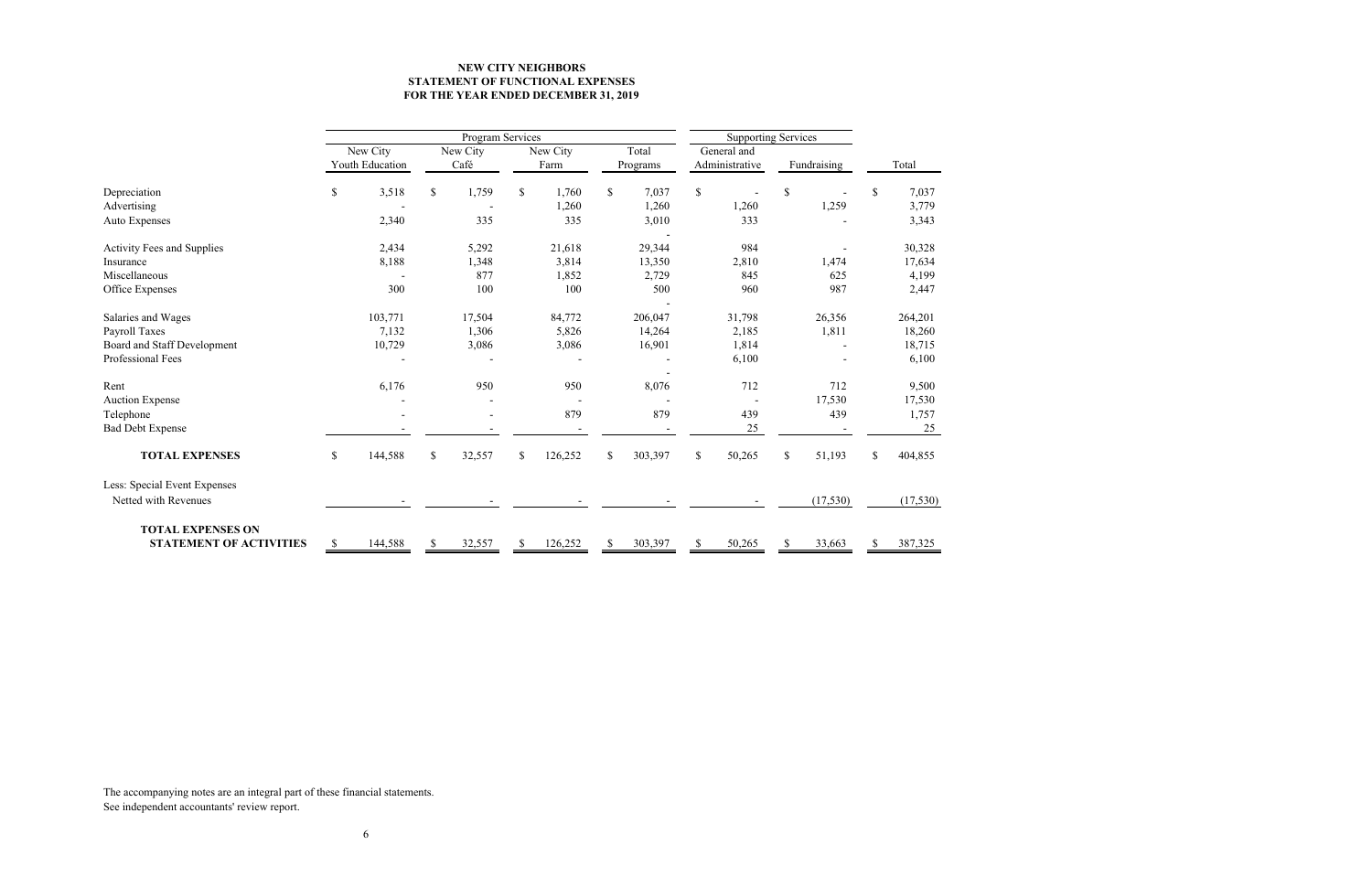# **NEW CITY NEIGHBORS STATEMENT OF CASH FLOWS YEARS ENDED DECEMBER 31, 2020 AND 2019**

|                                                      |               | 2020       |              | 2019       |
|------------------------------------------------------|---------------|------------|--------------|------------|
| <b>CASH FLOWS FROM OPERATING ACTIVITIES</b>          |               |            |              |            |
| Cash Received from Contributions and Program Revenue | \$            | 530,811    | \$           | 357,992    |
| Cash Received from Interest                          |               | 55         |              | 42         |
| Cash Paid to Suppliers and Employees                 |               | (288, 773) |              | (390, 979) |
| <b>NET CASH FROM OPERATING ACTIVITIES</b>            | <sup>S</sup>  | 242,093    | $\mathbb{S}$ | (32, 945)  |
| <b>CASH FLOWS FROM INVESTING ACTIVITIES</b>          |               |            |              |            |
| Cash Purchases of Property and Equipment             | S             | (287, 808) | \$           |            |
| <b>NET CASH FROM INVESTING ACTIVITIES</b>            | S             | (287, 808) | \$           |            |
| <b>CASH FLOWS FROM FINANCING ACTIVITIES</b>          |               |            |              |            |
| Cash Received on Long-Term Debt                      | <sup>\$</sup> | 160,000    | \$           |            |
| <b>NET CASH FROM FINANCING ACTIVITIES</b>            | <sup>\$</sup> | 160,000    | \$           |            |
| <b>NET INCREASE (DECREASE) IN CASH</b>               | \$            | 114,285    | \$           | (32, 945)  |
| <b>CASH - BEGINNING OF THE YEAR</b>                  |               | 61,044     |              | 93,989     |
| <b>CASH - END OF THE YEAR</b>                        |               | 175,329    |              | 61,044     |

During 2020, the Organization exchanged property and equipment for 30 months of rent valued at \$23,700.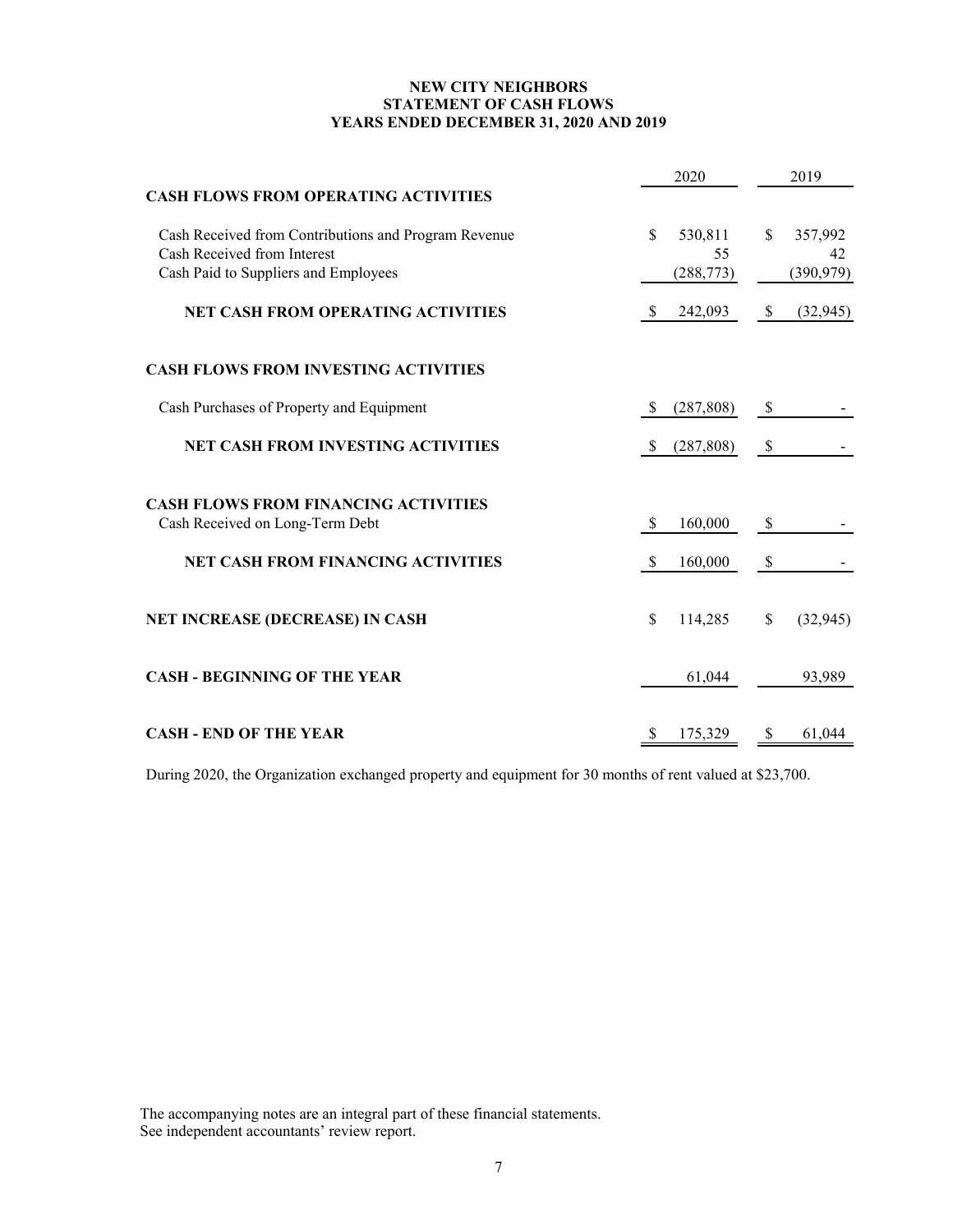# **NEW CITY NEIGHBORS STATEMENT OF CASH FLOWS – Continued YEARS ENDED DECEMBER 31, 2020 AND 2019**

|                                            | 2020          | 2019           |
|--------------------------------------------|---------------|----------------|
| <b>CHANGE IN NET ASSETS</b>                | 335,453<br>\$ | \$<br>(52,018) |
| <b>ADJUSTMENTS</b>                         |               |                |
| Depreciation Expense                       | 5,403         | 7,037          |
| Loss on Disposal of Assets                 | 16,059        |                |
| Non-Cash Exchange of Rent for Fixed Assets | 23,700        |                |
| <b>CHANGES IN ASSETS AND LIABILITIES</b>   |               |                |
| (Increase) Decrease in:                    |               |                |
| Pledges Receivable                         | (133, 497)    | 5,197          |
| Prepaid Expense                            | (3,503)       | (916)          |
| Increase (Decrease) in:                    |               |                |
| Accounts Payable                           | (4,338)       | 7,752          |
| <b>Accrued Wages</b>                       | 2,816         | 3              |
| <b>NET CASH FROM OPERATING ACTIVITIES</b>  | 242,093       | (32, 945)      |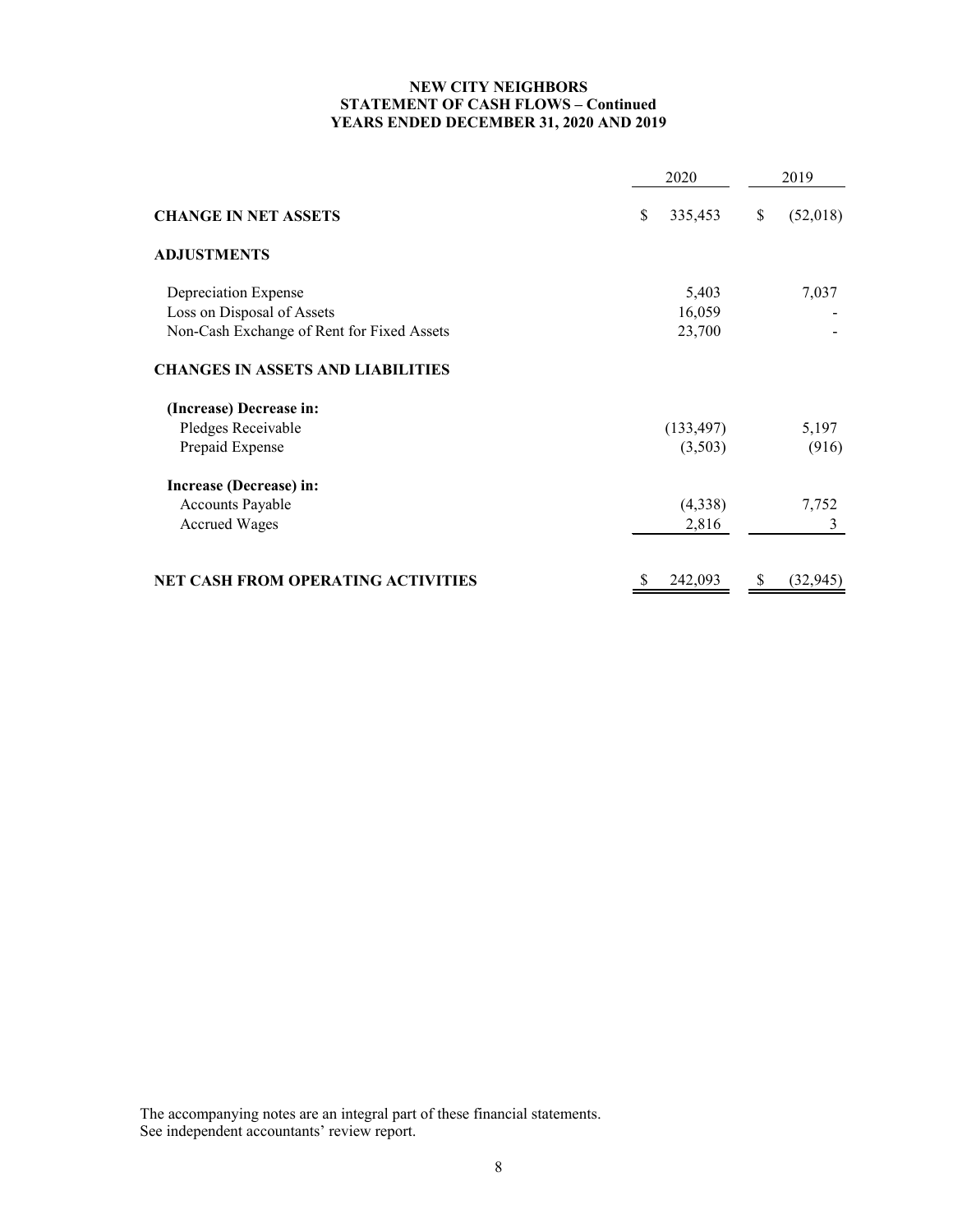#### **NOTE 1 – SUMMARY OF SIGNIFICANT ACCOUNTING POLICIES**

#### **Nature of Activities**

The New City Neighbors is a not-for-profit organization incorporated in Grand Rapids, Michigan. Its stated purpose is to develop a faith based community in the Creston neighborhood of Grand Rapids that empowers  $1<sup>st</sup> - 12<sup>th</sup>$  grade youth to reach their full potential through holistic programs and long-term opportunities. Programs offered include the following:

> **New City Farm -** New City Farm is a three-acre vegetable farm that creates jobs for students throughout the year, and feeds approximately 200 families by selling produce at the Organization's farm stand, in the Organization's community sustained agriculture farm, and through local food pantries.

> **New City Cafe –** New City Cafe is a unique entrepreneurship program that trains middle school students to run all aspects of a bakery: ranging from baking, to customer service, to marketing and more. Two high school staff members oversee this program.

> **New City Youth Education – New City Youth Education is youth in grades**  $1<sup>st</sup>$  **to**  $12<sup>th</sup>$  **participate** in a variety of educational activities. Elementary students are introduced to gardening and cooking by running their own "pizza garden" where they grow pizza ingredients that are then prepared and cooked in our outdoor wood-fired pizza oven. Middle school and high school youth participate in weekly sessions focused on community development, personal finance, gardening, cooking, and job skills.

#### **Basis of Accounting**

The Organization has adopted the accrual basis of accounting in accordance with accounting principles generally accepted in the United States of America.

#### **Cash**

The Organization places its temporary cash investments with a financial institution. Although such cash balances may exceed the federally insured limits at certain times during the year, they are, in the opinion of management, subject to minimal risk.

#### **Pledges Receivable**

Receivables are stated at the amount management expects to collect from outstanding balances. Management provides for probable uncollectible amounts through the provision for bad debt expense and an adjustment to a valuation allowance based on its assessment of the current status of individual receivables. Balances that are still outstanding after management has used reasonable collection efforts are written off through the valuation allowance and a credit to the applicable receivable. The Organization wrote off \$0 and \$25 for the years ended December 31, 2020 and 2019, respectively. The allowance was \$0 at both December 31, 2020 and 2019, since management believes all remaining account balances are collectible.

## **Property, Equipment and Depreciation**

The Organization follows the practice of capitalizing, at cost, all expenditures for property and equipment in excess of \$1,000. Expenditures for repairs and maintenance that do not extend past the useful lives of capital assets are expensed.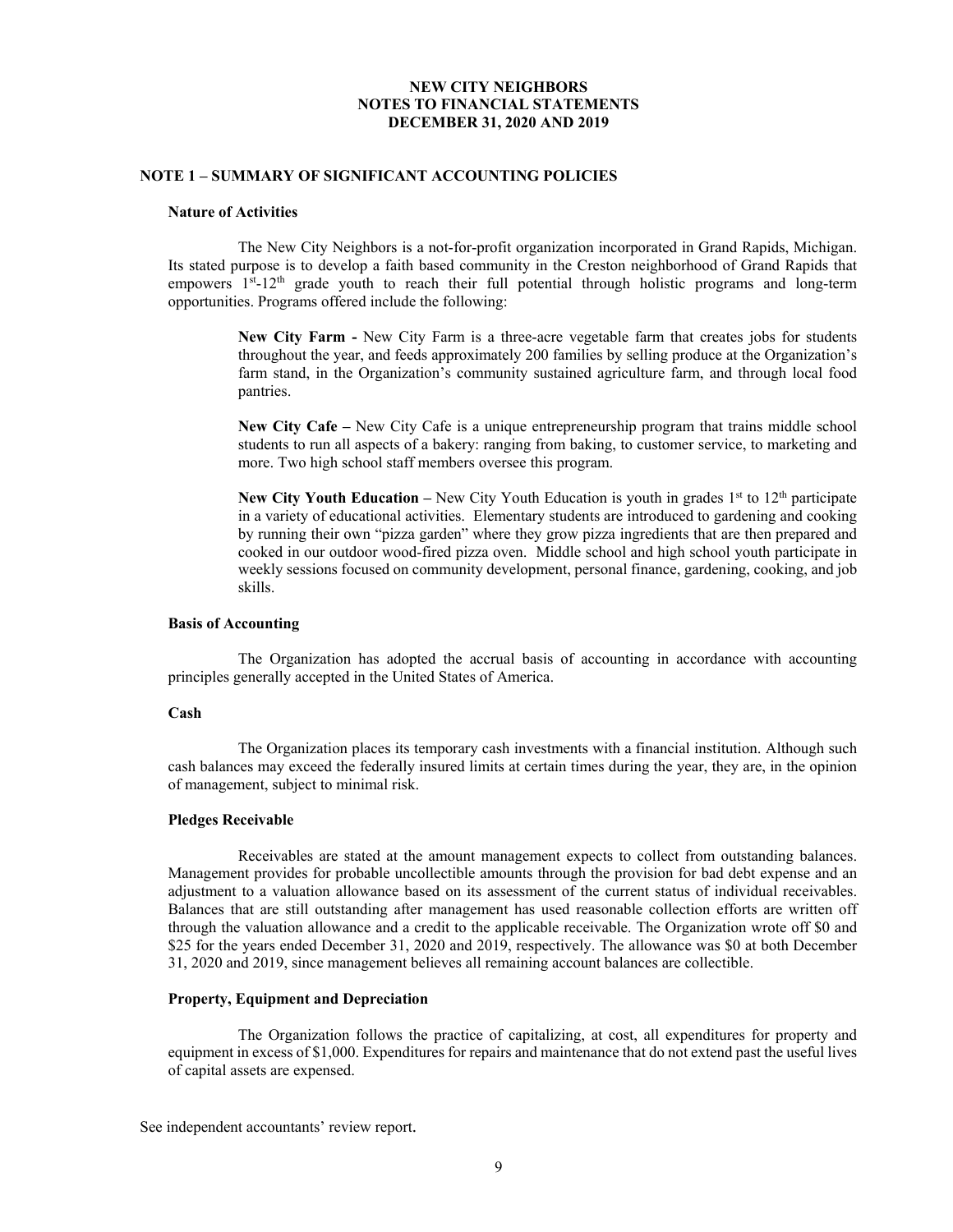#### **NOTE 1 – SUMMARY OF SIGNIFICANT ACCOUNTING POLICIES – Continued**

Depreciation is computed using the straight-line method over the estimated useful lives of the respective assets. Depreciation expense amounted to \$5,403 and \$7,037 for the years ended December 31, 2020 and 2019, respectively.

#### **Net Assets**

The financial statements of New City Neighbors have been prepared in accordance with U.S. generally accepted accounting principles, which require New City Neighbors to report information regarding its financial position and activities according to the following net asset classifications:

> **Net Assets without Donor Restrictions** – Net assets that are not subject to donor-imposed restrictions and may be expended for any purpose in performing the primary objectives of the Organization. These net assets may be used at the discretion of New City Neighbors' management and the board of directors.

> **Net Assets with Donor Restrictions** – Net assets subject to stipulations imposed by donors and grantors. Some donor restrictions are temporary in nature; those restrictions will be met by actions of New City Neighbors or by the passage of time. Other donor restrictions are perpetual in nature, where by the donor has stipulated the funds be maintained in perpetuity.

> Donor restricted contributions are reported as increases in net assets with donor restrictions. When a restriction expires, net assets are reclassified from net assets with donor restrictions to net assets without donor restrictions in the statement of activities.

#### **Contributions and Other Support**

Contributions are recorded as income when an unconditional promise to give has been received. Conditional promises to give are recognized only when the conditions on which they depend are substantially met and promises become unconditional. Contributions are available for unrestricted use unless specifically restricted by the donor. Contributions of assets other than cash are recorded at their estimated fair value.

Program revenue is billed to or collected from individuals and organizations. Revenues are generally recognized as earned or as the services are provided.

#### **Revenue Recognition**

The following represents the Organization's major revenue streams, which represent the disaggregation of the Organization's revenues to transactions that are similar in nature, amount, timing, uncertainties, and economic factors.

Farm CSA Sales – Revenue from farm CSA sales is recognize over the course of the season. Shares are purchased for the entire yearn or for an individual season (spring, summer and fall). Payments are collected at the beginning of the season that is purchased. No funds are collected in the previous reporting period for the current year and there are no seasons that extend past the calendar year end.

Farm Market and Wholesale – Revenue from the farm market and wholesale is recognized at a point in time. Goods are purchased for a set price and there are no ongoing contracts for these sales.

Café Sales – Revenue from Café sales is recognized at a point in time when the goods are purchased.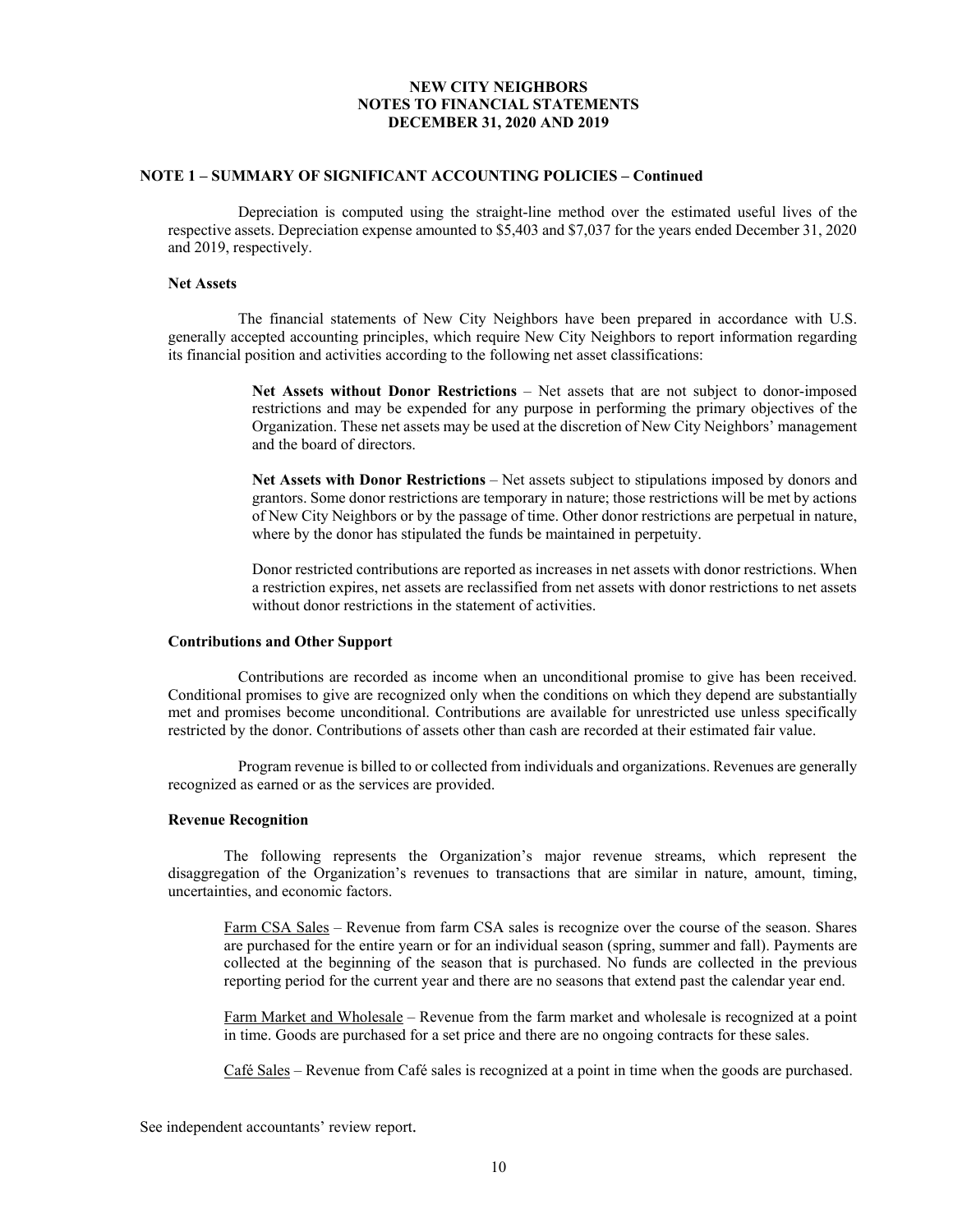#### **NOTE 1 – SUMMARY OF SIGNIFICANT ACCOUNTING POLICIES - Continued**

Grants – Revenue from grants is recognized as exchange transactions or conditional contributions based on an evaluation of whether the grantor is receiving commensurate value in return for the grants provided to the Organization. Grant revenue is recognized over the period of performance as related expenses are incurred. Grant payments received in advance of incurring related expenses are recorded as deferred revenue and included in current liabilities.

All revenue obtained from any of the Organization's revenue sources listed above would be recognized in less than a year. Therefore, the Organization has also elected a practical expedient outlined in FASB Subtopic 340-40 allowing for all incremental contract costs to be expensed as incurred.

#### **Donated Services**

Donated services are recognized as contributions at fair value in accordance with accounting principles generally accepted in the United States of America, if the services (a) create or enhance nonfinancial assets or (b) require specialized skills, are performed by people with those skills, and would otherwise be purchased by the Organization.

No amounts have been reflected in the financial statements for donated services. The Organization generally pays for services requiring specific expertise. However, many individuals volunteer their time and perform a variety of tasks that assist the Organization.

#### **Advertising**

The Organization expenses advertising costs as they are incurred. Advertising expenses were \$778 and \$3,779 for the years ended December 31, 2020 and 2019, respectively.

#### **Functional Allocation of Expenses**

The financial statements report certain categories of expenses that are attributed to more than one program or supporting function. Therefore, expenses require allocation on a reasonable basis that is consistently applied. The expenses that are allocated include rent and insurance which are allocated on a square footage basis, as well as salaries and wages, payroll taxes, professional fees, auto expenses, telephone, office expense, advertising, board and staff development & credit card fees which are allocated on the basis of estimates of time and effort.

#### **Income Taxes**

The Organization is classified as a Section  $501(c)(3)$  Organization under the Federal Internal Revenue Code. As a result, it has been determined to be exempt from federal income and similar state and local taxes. Accordingly, no provision has been made for income taxes in the accompanying financial statements.

With few exceptions, periods ending December 31, 2017 and thereafter, are subject to U.S. income tax examinations by tax authorities.

## **Use of Estimates**

The process of preparing financial statements in conformity with accounting principles generally accepted in the United States of America requires the use of estimates and assumptions regarding certain types of assets, liabilities, revenues, and expenses. Such estimates primarily relate to unsettled transactions and events as of the date of the financial statements. Accordingly, upon settlement, actual results may differ from estimated amounts.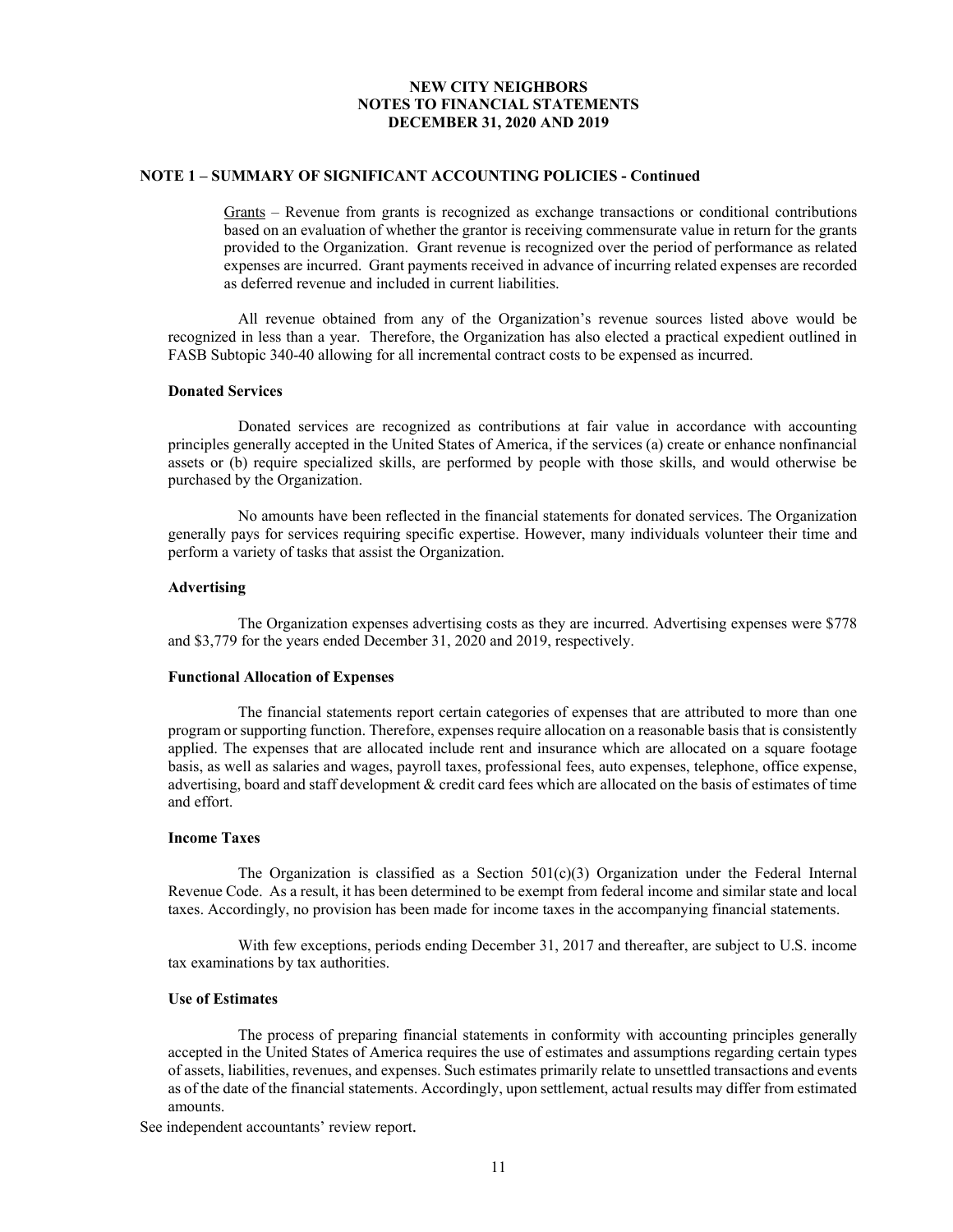#### **NOTE 2 – CHANGE IN ACCOUNTING PRINCIPLES**

The Financial Accounting Standards Board (FASB) issued new guidance that created Topic 606, *Revenue from Contracts with Customers*, in the Accounting Standards Codification (ASC). Topic 606 supersedes the revenue recognition requirements in FASB ASC 605, *Revenue Recognition*, and requires the recognition of revenue when promised goods or services are transferred to customers in an amount that reflects the consideration to which an entity expects to be entitled in exchange for those goods or services. The new guidance also added Subtopic 340-40, *Other Assets and Deferred Costs – Contracts with Customers*, to the ASC to require the deferral of incremental costs of obtaining a contract with a customer. Collectively, the Organization refers to the new Topic 606 and Subtopic 340-40 as the "new guidance".

The Organization adopted the requirements of the new guidance as of January 1, 2020, utilizing the modified retrospective method of transition. The Organization applied the new guidance using the practical expedient provided in Topic 606 that allows the guidance to be applied only to contracts that were not complete as of January 1, 2020. Adoption of the new guidance resulted in changes to the Organization's accounting policies for revenue and cost recognition, previously described.

The Organization's identified revenue streams are farm CSA sales, farm market and wholesale, café sales, and grants. Differences to revenue and cost recognition related accounts balance at December 31, 2019, under the new guidance as opposed to the prior revenue recognition guidance was determined to be immaterial. Accordingly, no adjustments to beginning retained earnings was necessary.

#### **NOTE 3 – AVAILABILITY AND LIQUIDITY**

The following reflects the Organization's financial assets as of the statement of financial position date, reduced by amounts not available for general use because of contractual or donor-imposed restrictions within one year of the statement of financial position date. The Organization has a goal to maintain financial assets on hand to meet three months of normal operating expenses which are, on average, approximately \$90,000. The Organization structures its financial assets to be available as its general expenditures, liabilities and other obligations come due.

The Organization's financial assets available within one year of the statement of financial position date are as follows:

|                                                                                                              |     | 2020              |   | 2019            |  |  |
|--------------------------------------------------------------------------------------------------------------|-----|-------------------|---|-----------------|--|--|
| Financial assets at year end:<br>Cash: Checking and Savings Accounts<br>Pledges Receivable - Current Portion | S   | 175,329<br>97,325 | S | 61,044<br>1,328 |  |  |
| <b>Total Financial Assets</b>                                                                                | \$. | 272,654           | S | 62,372          |  |  |
| Less: Net Assets with Donor Restrictions, Not<br>Available for General Expenditures                          |     | 171,446           |   | 52,995          |  |  |
| Financial Assets Available to Meet General<br>Expenditures Over the Next Twelve Months                       |     | 101,208           |   | 9,377           |  |  |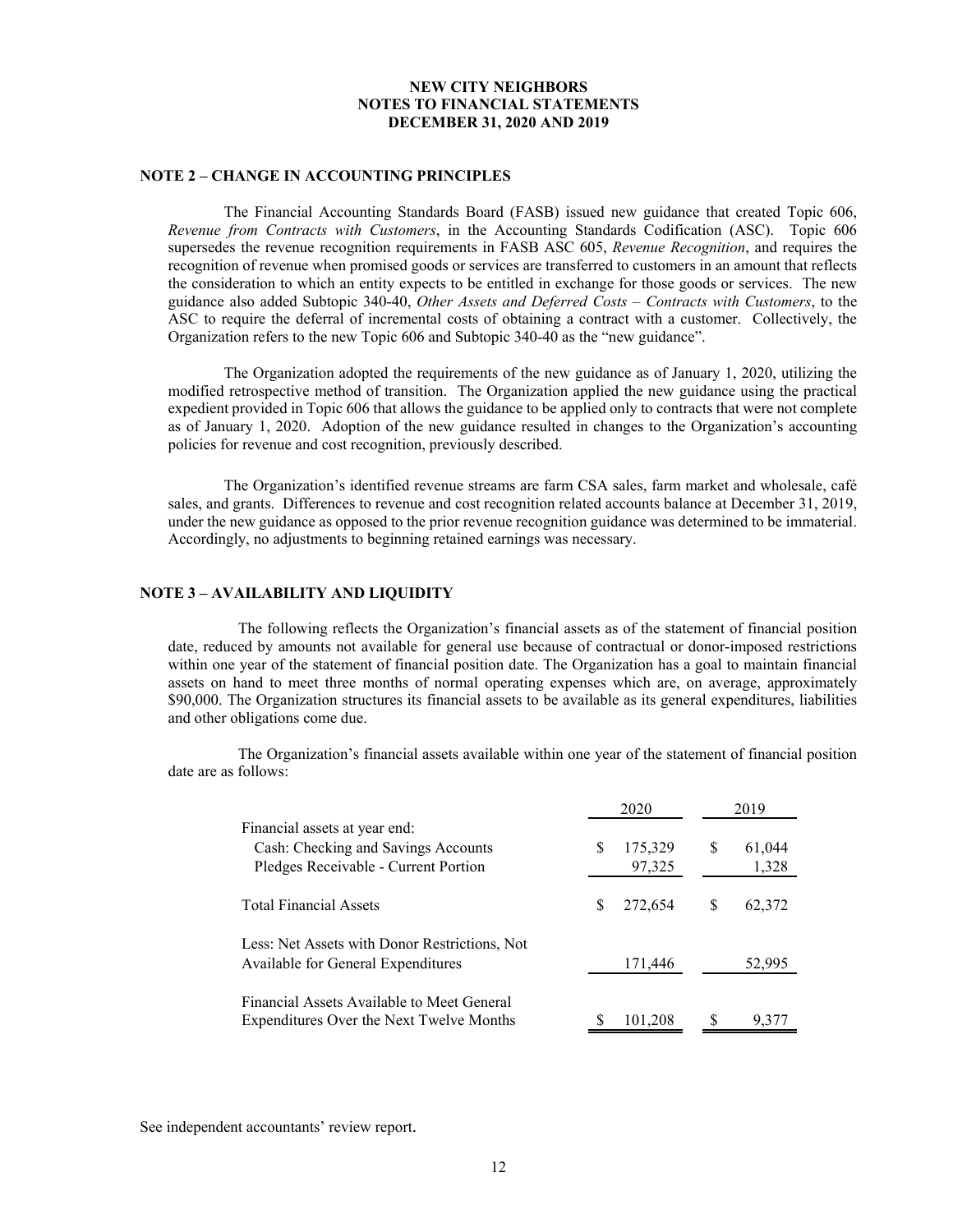#### **NOTE 4 – GRANTS RECEIVABLE**

Unconditional promises to give at December 31, 2020 and 2019 are \$97,325 and \$1,328, respectively.

| Amounts are due in:                     | 2020                         |    | 2019  |
|-----------------------------------------|------------------------------|----|-------|
| Less Than One Year<br>One to Five Years | 97,325<br><b>S</b><br>37,500 | -S | 1.328 |
| <b>Total Grants Receivable</b>          | 134.825                      |    |       |

# **NOTE 5 – NET ASSETS WITH DONOR RESTRICTIONS**

The Organization has received contributions which have been restricted for a specific purpose or a specified time period by the donor. Net assets with donor restrictions at December 31, 2020 and 2019 consist of the following:

|                                                                                                                                                                                               |    | 2020                     |    | 2019                    |
|-----------------------------------------------------------------------------------------------------------------------------------------------------------------------------------------------|----|--------------------------|----|-------------------------|
| Specific Purpose:<br>Amway Grant - Nutrition Education and Youth Employment<br>CDV5 Foundation Grant - Youth Employment<br>Strategic Planning - Technical Upgrade<br>USDA SARE Farmer Rancher | S  | 35,000<br>1,212<br>2,734 | \$ | 37,290<br>15,000<br>705 |
| Total Restricted by Specific Purpose                                                                                                                                                          | \$ | 38,946                   | \$ | 52,995                  |
| Time:<br>Harper Collins<br><b>Access MTHEF</b>                                                                                                                                                |    | 62,500<br>70,000         |    |                         |
| Total Restricted by Time                                                                                                                                                                      | S  | 132,500                  | S  |                         |
| <b>Total Net Assets with Restrictions</b>                                                                                                                                                     |    | 171,446                  | S  | 52,995                  |

# **NOTE 6 – LEASES**

The Organization operates under a lease for its facility through December 31, 2021. The lease terms are an annual fee of \$1 in exchange for the leasehold improvements completed by the Organization. The Organization was also responsible for some maintenance costs. Rent expense recognized was \$9,480 and \$9,500 for the years ended December 31, 2020 and 2019.

The Organization entered into a lease for one acre of land with the purpose of erecting on agriculture structure. The lease began November 1, 2020 and runs through October 31, 2025. Since this is for a joint project with the lessor, there is no rental cost associated with this lease, however, there are termination fees if the lease is terminated prior to the end of the initial term.